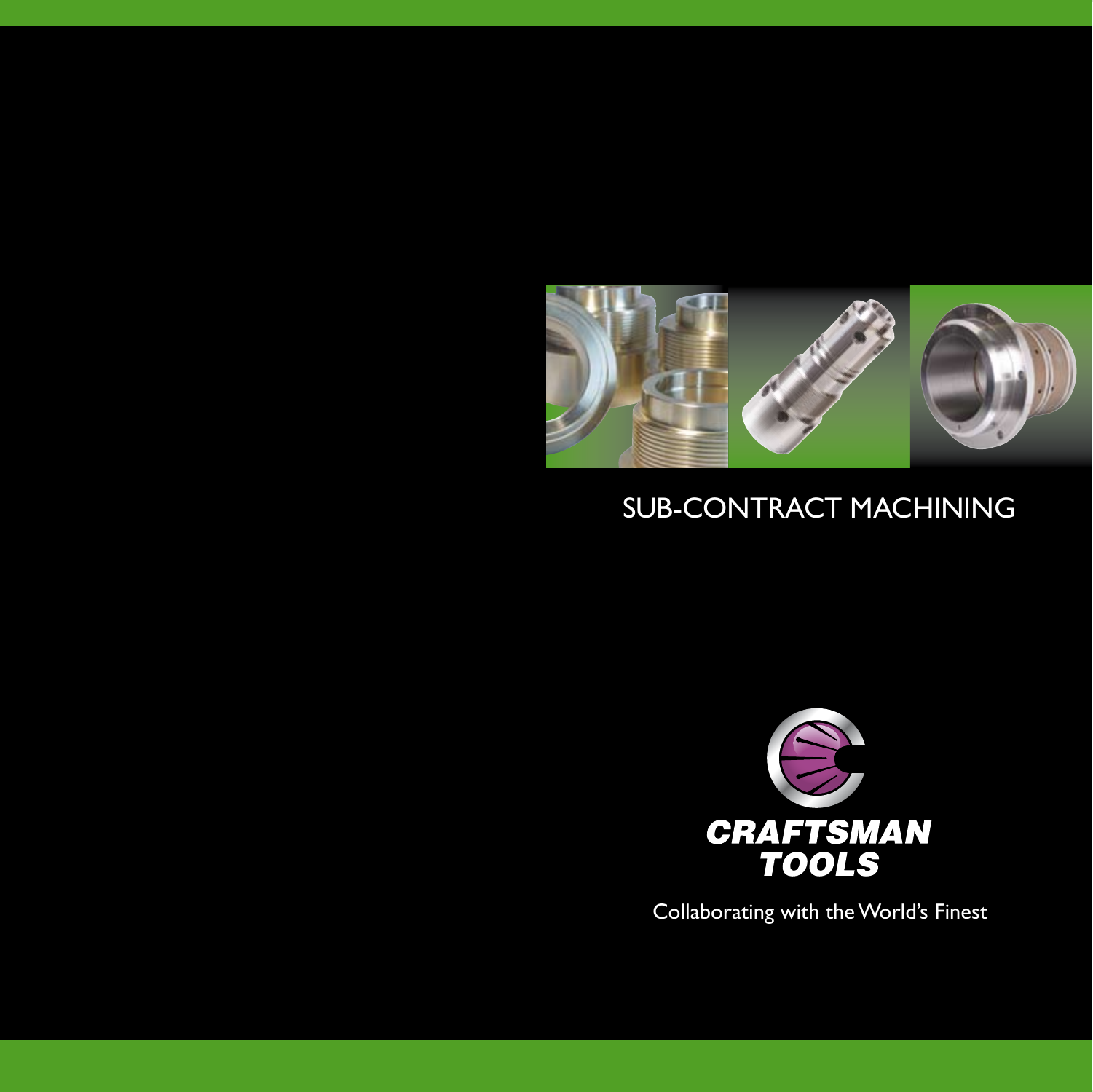# 55 Years' Expertise

**Craftsman Tools is one of Europe's leading independent sub-contract manufacturers that has built an enviable reputation for manufacturing cost-effective, high quality products.**

Blue-chip companies such as Sulzer, a leader in centrifugal pumps, and Cameron, an expert in oil extraction, have chosen Craftsman Tools as their long-term partner. Many other companies place similar trust in our know-how and experience.

Our services range from one-off prototypes through to large batch production.

**We can manufacture products destined for various sectors, including:**

- Aerospace
- Automotive
- Electrical Engineering
- Machine Tool Manufacture
- Oil Exploration
- Power Generation
- Renewable Energies



**BS EN ISO 9001:2000. Throughout the company we apply the most exacting standards of quality control and ensure complete traceability of parts and material.**

Our in-house quality process will be adapted to match your requirements.

In-process gauging is complemented by 100% inspection of critical dimensions. Rigid controls are maintained on outside suppliers and services.





**Our highly skilled apprentice-trained workforce ensures we continue to manufacture high quality, precision parts and components.** 

Everyone in the company takes great pride in maintaining delivery and service to our customers at all times.

We can manufacture parts up to 2 tonnes with turning up to 1500 mm diameter and milling up to 1 m cubed.







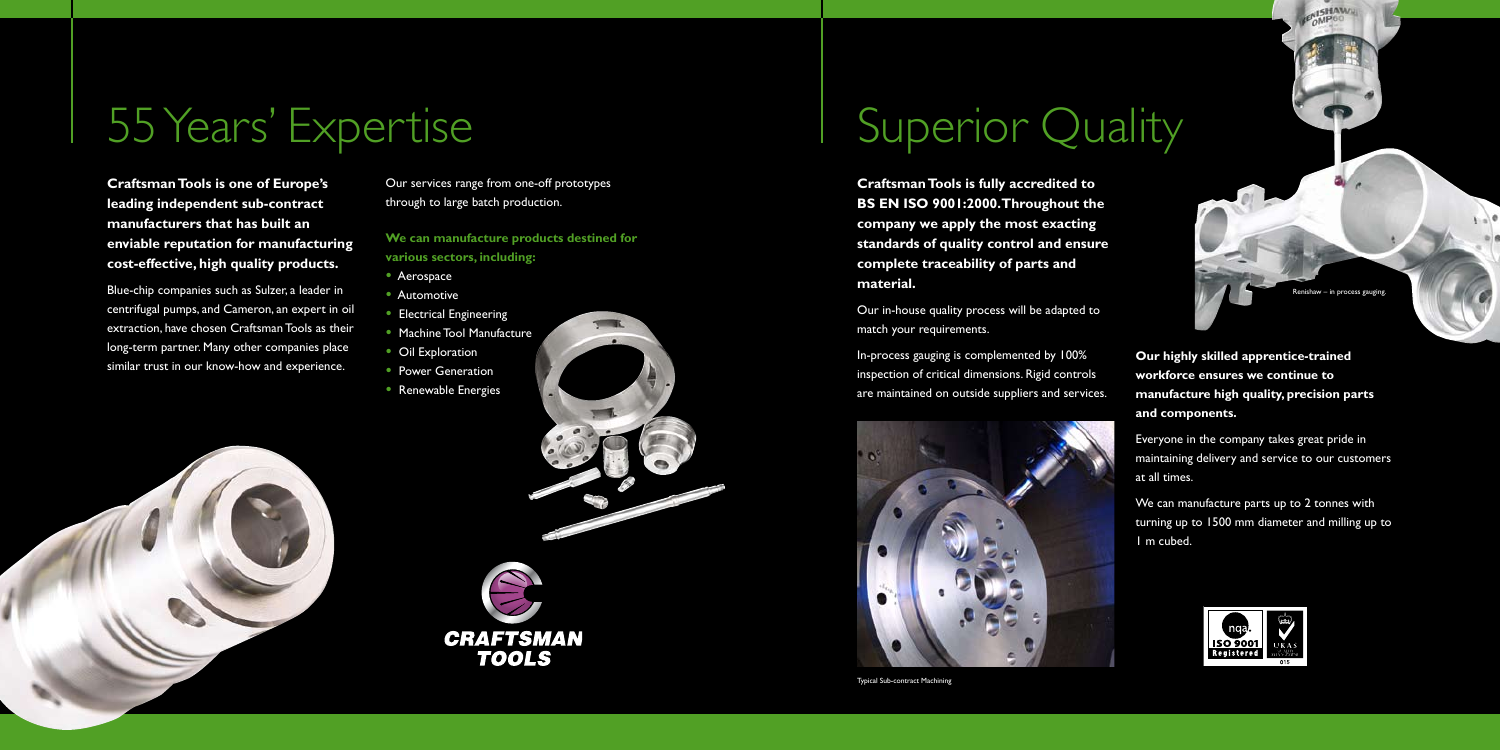## **We offer flexibility, short lead times and optimum quality.**

## **State-of-the-art Equipment**

Craftsman Tools is committed to a constant programme of reinvestment.

## **Our Manufacturing Capability includes:**

- Assembly / Fitting
- Hydrostatic Pressure Testing
- CNC Mill Turn Centres
- CNC Lathes
- Vertical CNC Lathes
- Centre Lathes
- Horizontal CNC Machining Centres
- Vertical CNC Machining Centres
- CNC Grinding
- Surface Grinders
- Cylindrical Grinders
- Milling Machines
- Wire Erosion
- Stainless steels
- Inconels
- Duplex alloys
- Super duplex alloys
- Titanium alloys
- Aluminium
- Bronze alloys
- Cast iron
- Plastics



*For more details, see our Full Plant List.*

# Full Supply Chain Management

## **We work with an extensive range of materials:**

We have modern 3D CAD facilities and continuously invest in the latest design techniques.

## **Comprehensive Services**

**To complement our own capacity, we have liaison with external suppliers of ancillary services, including:**

- Chemical Blacking
- Heat Treatment
- Material Analysis
- NDE
- Spark Erosion
- Surface Coating

# Diverse Components

## **Design Expertise**

**Craftsman Tools is a creative and innovation-led company, committed to cutting edge Research and Development.**

The company is highly experienced in designing the necessary workholding required to machine accurate, but affordable, components. (See our Workholding Brochure).







Horizontal Boring Machine.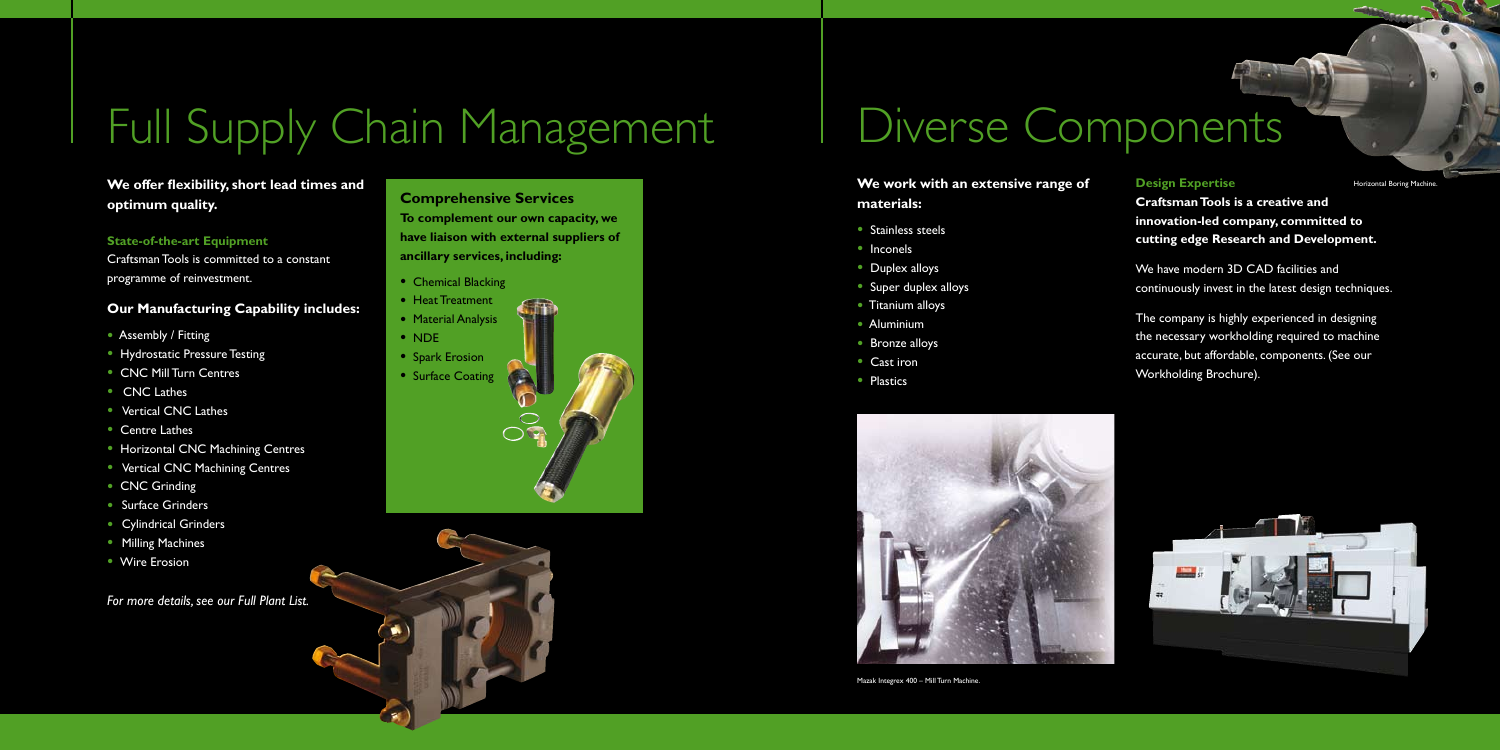## **Craftsman Tools contributes to their global position.**

### **SULZER PUMPS**

**One of the World Leaders in Specialist Pumps for the Oil & Gas Industry.**

*We have worked in partnership with " Craftsman Tools since 1996 and have used an ever-increasing range of their services. As our requests have evolved from simple parts to large complex components and coatings, they have always been flexible enough to adapt to our needs."*

**Bob Foulkes – Sulzer Pumps (UK)** Commercial Director



### **CAMERON**

**Global provider of flow equipment products, systems and services to oil, gas and process industries.**

> We pride ourselves on our long-standing business relationships.

When Craftsman Tools was established in 1953, Cameron Leeds offered significant support and advice. Our relationship has evolved over the years and now we also closely collaborate with Cameron Aberdeen, Eire and worldwide (Brazil, Germany, Singapore, USA…).

*It's always good to know we have a " supplier who is able and prepared to do that little bit extra in order to support our business."* **David Tighe – Cameron (UK)** Commodity Controller



## Market Leaders

## Genuine Customer Focus

**Craftsman Tools concentrates its efforts on achieving total customer satisfaction through a modern approach based on traditional values.**

One manager takes overall control of your project from the very first meeting to after-sales services. He cooperates closely with you in order to ensure complete understanding of your needs.



**To discuss your project and how we can help and support you, please contact our experienced team.**

**Phone**: +44 (0)1943 466 788 **Fax**: +44 (0)1943 850 144 **Email**: sales@craftsmantools.com

**www.craftsmantools.com**

Studer S40 – CNC Grinding Machine.